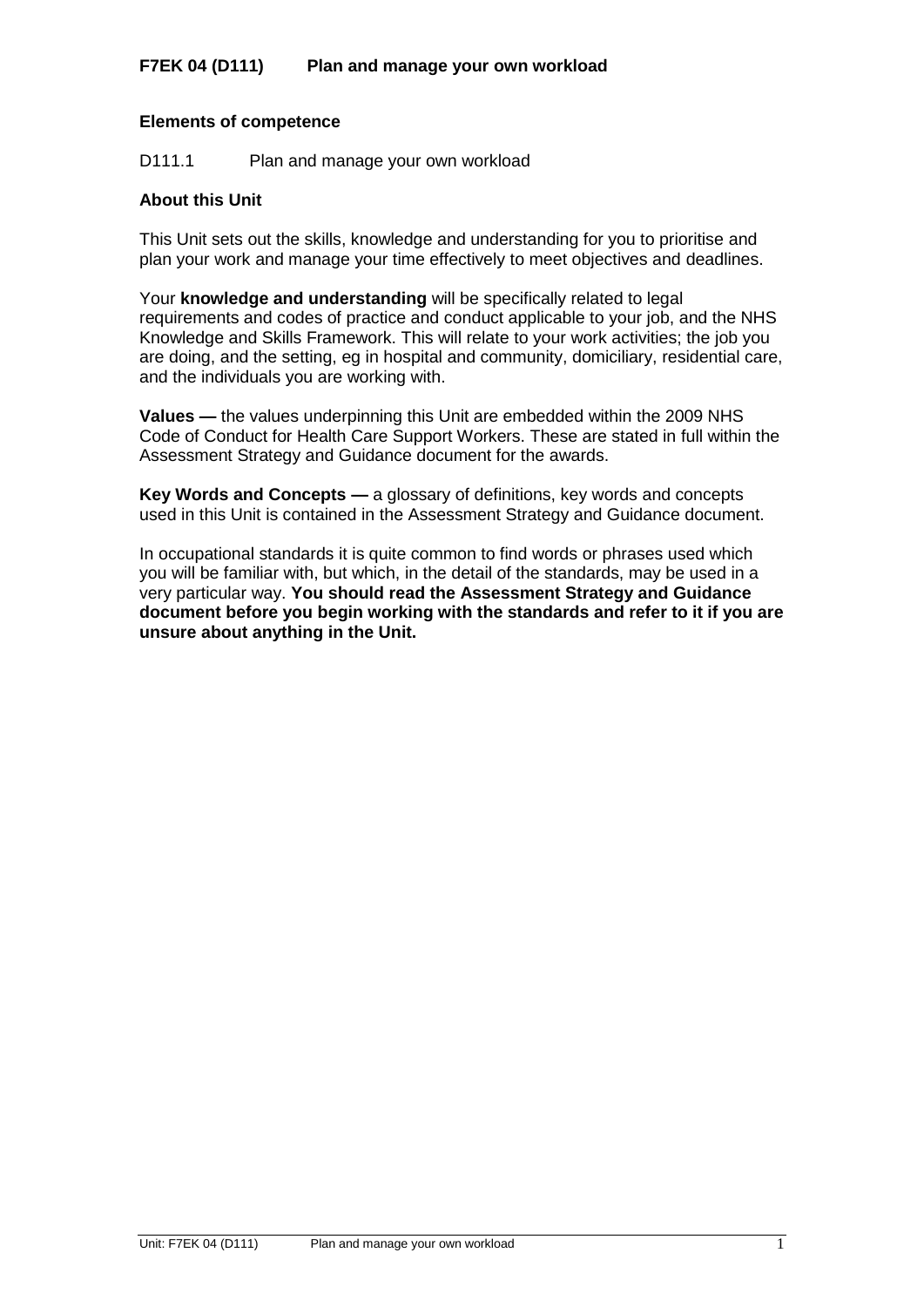# **Specific Evidence Requirements for the Unit**

# **It is essential that you adhere to the Evidence Requirements for this Unit**

**SPECIFIC EVIDENCE REQUIREMENTS FOR THIS UNIT**

|  |  | UI LUII IU LIIDLIIU |  |  |  |
|--|--|---------------------|--|--|--|
|  |  | <b>Simulation:</b>  |  |  |  |
|  |  |                     |  |  |  |

Simulation is **NOT** permitted for any part of this Unit.  $\blacklozenge$ 

#### **The following forms of evidence ARE mandatory:**  $\ddot{\bullet}$

- **Direct Observation:** Your assessor or expert witness must observe you in real work  $\bullet$ activities. Their confirmation of your practice will provide evidence for a significant amount of the performance criteria in this Unit. **For example**, your assessor could observe how you liaise with and update others contributing to the work.
- $\blacklozenge$ **Professional discussion:** Describes your actions in a particular situation and reflect on the reason(s) why you practice that way. **For example**, discuss the purpose and value of being flexible and adapting work plans to reflect change.

### **Competence of performance and knowledge could also be demonstrated using a variety of evidence from the following:**

- **Reflective Account:** These are written pieces of work which allow you to reflect on the  $\blacklozenge$ course of action you took in a specific situation to identify any learning from the piece of work and to describe what you might do differently in the light of your new knowledge.
- **Questioning/professional discussion**: May be used to provide evidence of  $\bullet$ knowledge, legislation, policies and procedures which cannot be fully evidenced through direct observation or reflective accounts. In addition your assessor/mentor or expert witness may also ask questions to clarify aspects of your practice.
- **Expert Witness**: A designated expert witness, eg a senior member of staff, may  $\ddot{\bullet}$ provide a direct observation of your practice, or record a professional discussion they have held with you on a specific piece of practice.
- **Witness Testimony**: Can be a confirmation or authentication of the activities described  $\blacklozenge$ in your evidence which your assessor or mentor has not seen.
- $\blacklozenge$ **Products:** These can be any record that you would normally use within your normal role, eg you should not put confidential records in your portfolio; they can remain where they are normally stored and be checked by your assessor and internal verifier.
- $\blacklozenge$ **Prior Learning:** You may be able to use recorded prior learning from a course of training you have attended within the last two years. Discussion on the relevance of this should form part of your assessment plan for each Unit.
- **Simulation:** There may be times when you have to demonstrate you are competent in  $\blacklozenge$ a situation that does not arise naturally through your work role, eg dealing with violent or abusive behaviour. The Evidence Requirements in each Unit provide specific guidance regarding the use of simulation.

# **GENERAL GUIDANCE**

- Prior to commencing this Unit you should agree and complete an assessment plan with  $\bullet$ your assessor which details the assessment methods you will be using, and the tasks you will be undertaking to demonstrate your competence.
- Evidence must be provided for ALL of the performance criteria, ALL of the knowledge.  $\blacklozenge$
- The evidence must reflect the policies and procedures of your workplace and be linked  $\blacktriangle$ to current legislation, values and the principles of best practice within the Health Care sector. This will include the National Service Standards for your areas of work.
- All evidence must relate to your own work practice.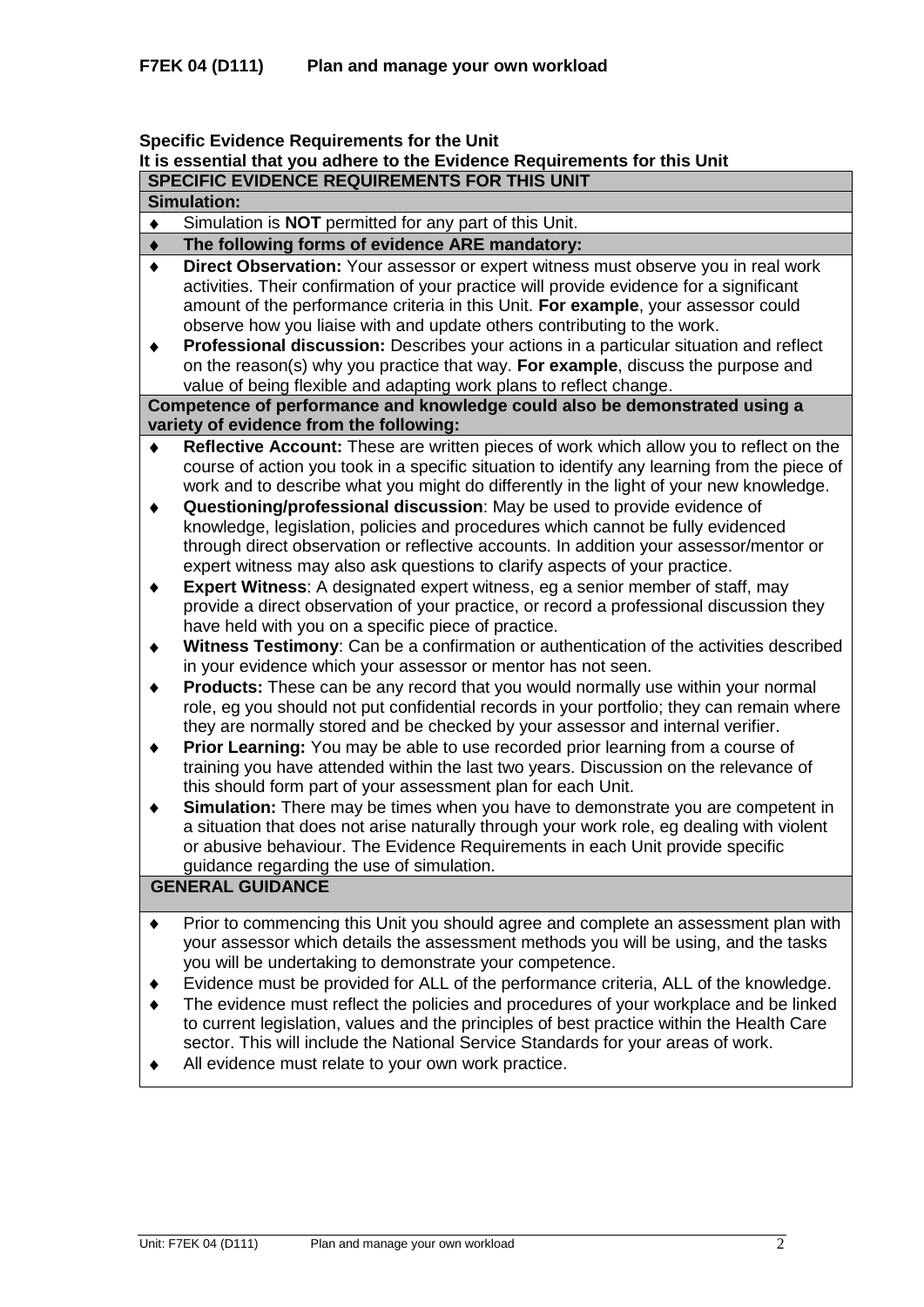# **F7EK 04 (D111) Plan and manage your own workload**

# **KNOWLEDGE SPECIFICATION FOR THIS UNIT**

Competent practice is a combination of the application of skills and knowledge informed by values and ethics. This specification details the knowledge and understanding required to carry out competent practice in the performance described in this Unit.

When using this specification **it is important to read the knowledge requirements in relation to expectations and requirements of your job role**.

**You need to provide evidence for ALL knowledge points listed below. There are a variety of ways this can be achieved so it is essential that you read the 'knowledge evidence' section of the Assessment Guidance.**

|                 | You need to show that you know, understand and can apply in<br>practice: | <b>Enter</b><br><b>Evidence</b><br><b>Numbers</b> |
|-----------------|--------------------------------------------------------------------------|---------------------------------------------------|
| 1               | How to prioritise your workload and plan pieces of work                  |                                                   |
|                 | according to their urgency and importance.                               |                                                   |
| $\overline{2}$  | How to identify when meetings are necessary and when other               |                                                   |
|                 | options are more appropriate.                                            |                                                   |
| 3               | The purpose and benefits of planning your workload.                      |                                                   |
| 4               | The purpose and value of managing own time and                           |                                                   |
|                 | commitments effectively.                                                 |                                                   |
| 5               | Methods of time and diary management.                                    |                                                   |
| 6               | How to identify resources available to you.                              |                                                   |
| $\overline{7}$  | How to select resources that are needed for your work.                   |                                                   |
| 8               | The purpose and value of working according to time-frames.               |                                                   |
| 9               | The purpose and benefits of keeping records of your work and             |                                                   |
|                 | making these available to others.                                        |                                                   |
| 10              | The purpose of keeping others updated with the progress of               |                                                   |
|                 | your work.                                                               |                                                   |
| 11              | The purpose and value of being flexible and adapting work                |                                                   |
|                 | plans to reflect change.                                                 |                                                   |
| 12 <sub>2</sub> | How to accommodate changes in your plans and renegotiate                 |                                                   |
|                 | deadlines where necessary.                                               |                                                   |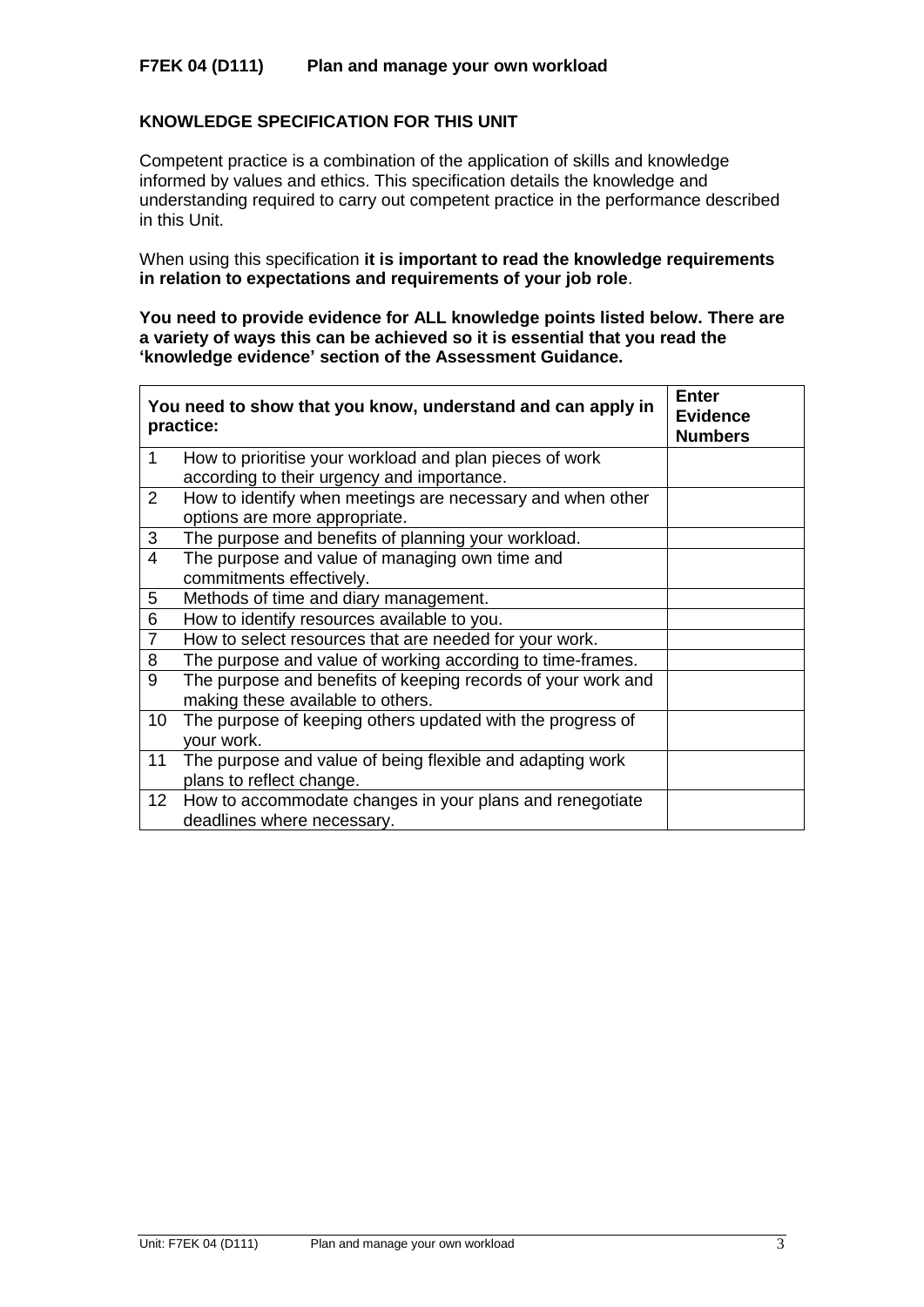| <b>Performance Criteria</b> |                                                                                                                                    |  |           |    |   |   |    |           |  |
|-----------------------------|------------------------------------------------------------------------------------------------------------------------------------|--|-----------|----|---|---|----|-----------|--|
|                             |                                                                                                                                    |  | <b>RA</b> | EW | Q | P | WТ | <b>PD</b> |  |
| 1                           | Prioritise work according to its<br>importance and urgency.                                                                        |  |           |    |   |   |    |           |  |
| 2                           | Plan work in line with objectives and<br>deadlines.                                                                                |  |           |    |   |   |    |           |  |
| 3                           | Prioritise your time in line with your<br>work plan.                                                                               |  |           |    |   |   |    |           |  |
| 4                           | Make sure all necessary resources are<br>available.                                                                                |  |           |    |   |   |    |           |  |
| 5                           | Allocate estimated time-frames to each<br>activity.                                                                                |  |           |    |   |   |    |           |  |
| 6                           | Keep appropriate records to monitor<br>your work and make them available to<br>others.                                             |  |           |    |   |   |    |           |  |
| $\overline{7}$              | Liaise with and update others<br>contributing to the work.                                                                         |  |           |    |   |   |    |           |  |
| 8                           | Adapt work plans to reflect changes in<br>priorities.                                                                              |  |           |    |   |   |    |           |  |
| 9                           | Review and reflect on the outcomes of<br>your plans and identify learning points<br>to improve future work planning<br>activities. |  |           |    |   |   |    |           |  |

*EW = Expert Witness P = Product (Work) WT = Witness Testimony*

*PD* = *Professional Discussion*

*DO = Direct Observation RA = Reflective Account Q = Questions*